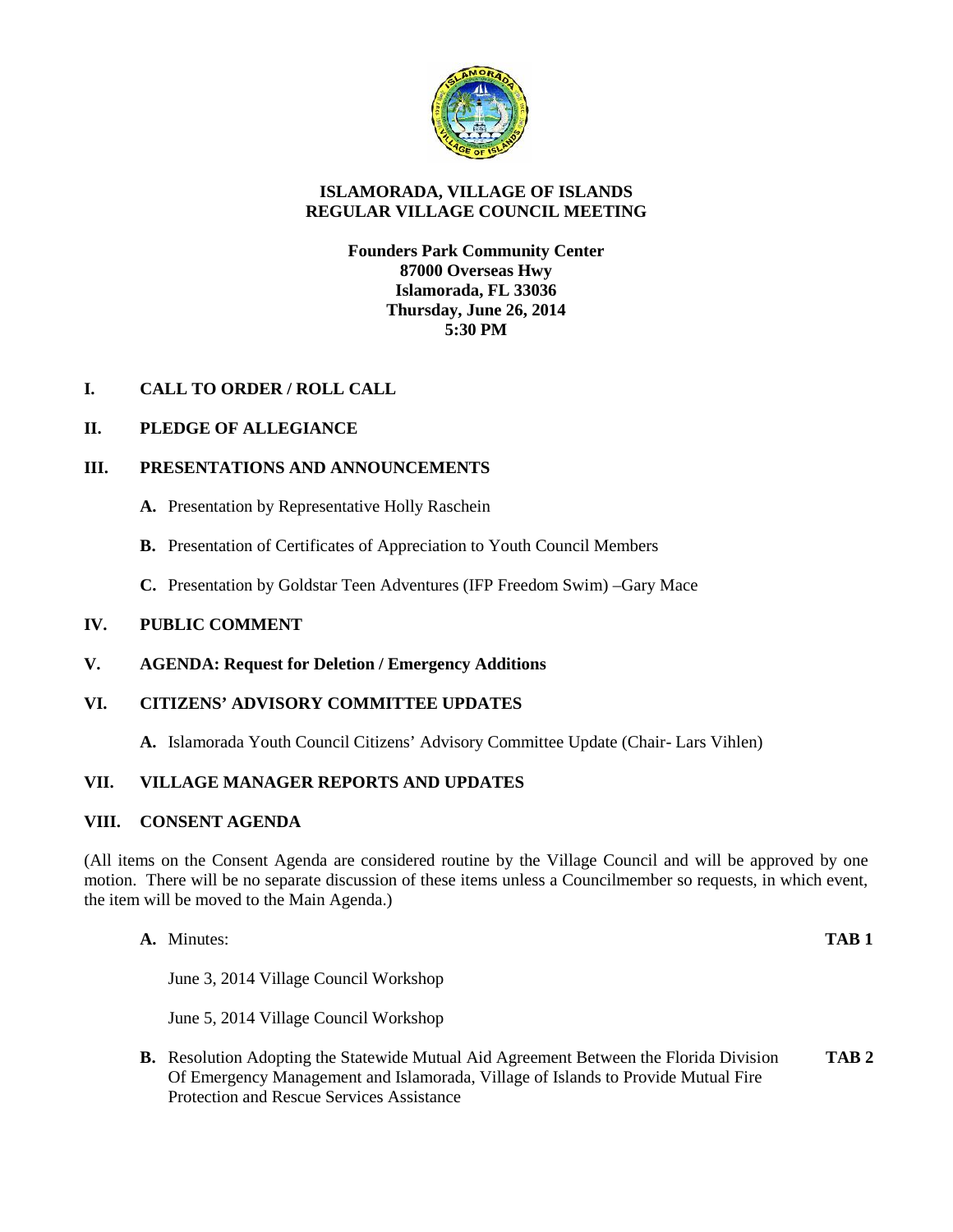**A RESOLUTION OF THE VILLAGE COUNCIL OF ISLAMORADA, VILLAGE OF ISLANDS, FLORIDA ADOPTING THE STATEWIDE MUTUAL AID AGREEMENT BETWEEN THE STATE OF FLORIDA DIVISION OF EMERGENCY MANAGEMENT AND ISLAMORADA, VILLAGE OF ISLANDS TO PROVIDE MUTUAL FIRE PROTECTION AND RESCUE SERVICES ASSISTANCE; AUTHORIZING VILLAGE OFFICIALS TO IMPLEMENT THE TERMS AND CONDITIONS OF THE AGREEMENT; AUTHORIZING THE VILLAGE MANAGER TO EXPEND BUDGETED FUNDS; AUTHORIZING THE VILLAGE MANAGER TO EXECUTE THE AGREEMENT; AND PROVIDING FOR AN EFFECTIVE DATE**

**C.** Resolution Approving Interlocal Agreement between Monroe County, Florida and **TAB 3** Islamorada, Village of Islands for Fiscal Year 2014-2015 Boating Improvement Funds Not to Exceed \$22,500 for the Islamorada Buoy Maintenance Program

**A RESOLUTION OF THE VILLAGE COUNCIL OF ISLAMORADA, VILLAGE OF ISLANDS, FLORIDA APPROVING THE INTERLOCAL AGREEMENT BETWEEN MONROE COUNTY, FLORIDA AND ISLAMORADA, VILLAGE OF ISLANDS TO PROVIDE REIMBURSEMENT FUNDING FROM BOATING IMPROVEMENT FUNDS DURING FISCAL YEAR 2014-2015; AUTHORIZING THE MAYOR TO EXECUTE THE AGREEMENT; AUTHORIZING VILLAGE OFFICIALS TO IMPLEMENT THE TERMS AND CONDITIONS OF THE AGREEMENT; AUTHORIZING THE VILLAGE MANAGER TO EXPEND BUDGETED FUNDS; AND PROVIDING FOR AN EFFECTIVE DATE**

## **IX. WASTEWATER MATTERS**

- **A.** Wastewater Project Update **TAB 4**
- **B.** Discussion Regarding Grinder Pump Program

#### **X. ORDINANCES**

**A.** First Reading- Ordinance Amending the Village Code to Adopt Standards for Streets **TAB 5** And Roadways within the Village of Islamorada

**AN ORDINANCE OF ISLAMORADA, VILLAGE OF ISLANDS, FLORIDA, AMENDING CHAPTER 50 "STREETS, SIDEWALKS AND OTHER PUBLIC PLACES", ARTICLE I "IN GENERAL" OF THE VILLAGE CODE BY CREATING SECTION 50-2 ENTITLED "STREETS" TO ADOPT MONROE COUNTY STANDARDS FOR STREETS AND ROADS WITHIN THE VILLAGE; PROVIDING FOR SEVERABILITY; PROVIDING FOR INCLUSION IN THE CODE; AND PROVIDING FOR AN EFFECTIVE DATE**

**B.** First Reading- Ordinance Amending Section 66-2 "Operation of Vessels in Restricted **TAB 6** Areas" of the Village Code to Create a Vessel Exclusion Zone/Swim Area Generally Located North of Port Antigua Beach and White Marlin Beach on Lower Matecumbe Key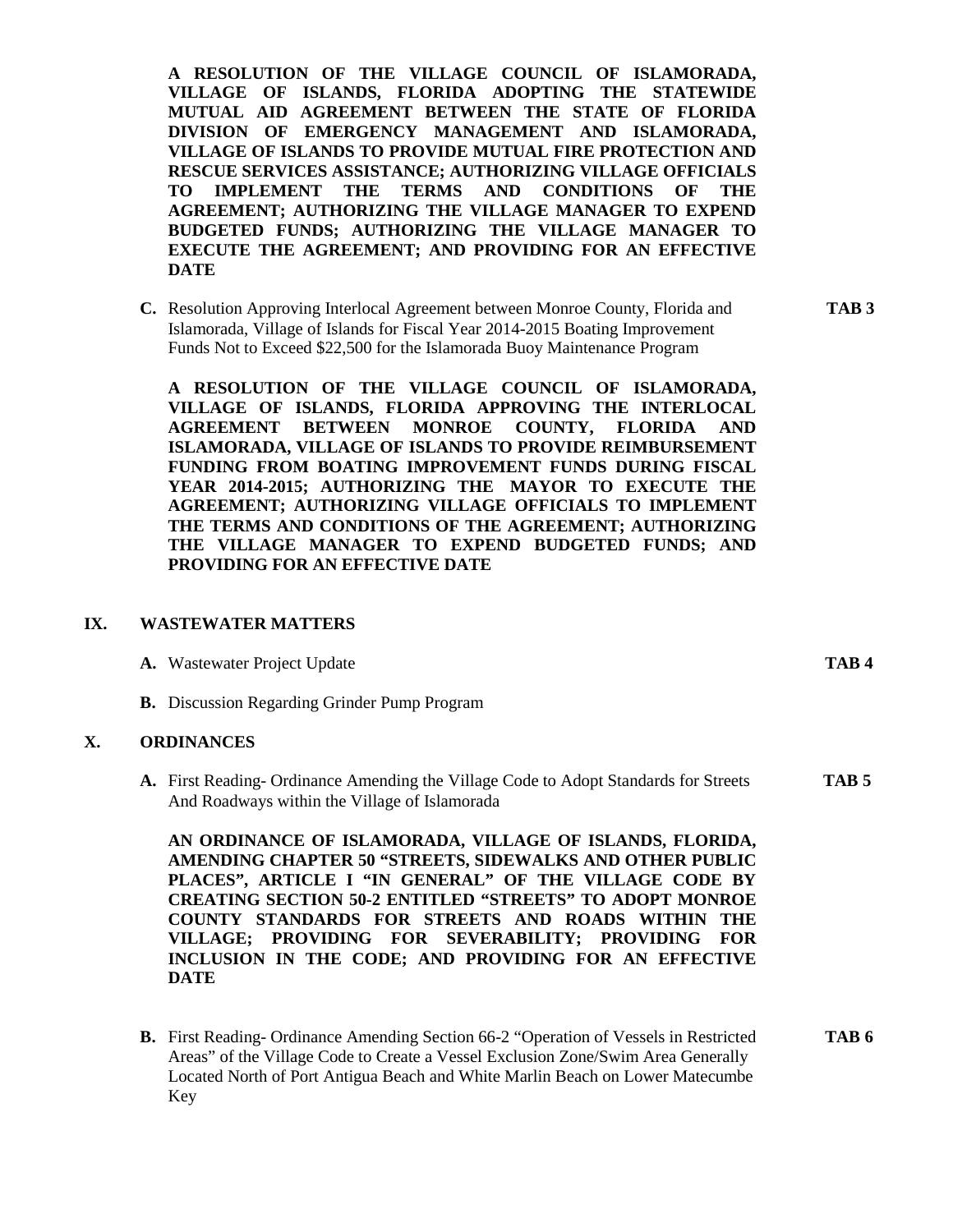**AN ORDINANCE OF ISLAMORADA, VILLAGE OF ISLANDS, FLORIDA, AMENDING CHAPTER 66 "WATERWAYS", ARTICLE I "IN GENERAL", SECTION 66-2 "OPERATION OF VESSELS IN RESTRICTED AREAS" OF THE VILLAGE CODE TO CREATE A VESSEL EXCLUSION ZONE/SWIM AREA GENERALLY LOCATED NORTH OF PORT ANTIGUA BEACH AND WHITE MARLIN BEACH ON LOWER MATECUMBE KEY; PROVIDING FOR SEVERABILITY; PROVIDING FOR INCLUSION IN THE CODE; AND PROVIDING FOR AN EFFECTIVE DATE**

#### **XI. QUASI-JUDICIAL**

#### **XII. RESOLUTIONS**

**A.** Resolution Approving the Purchase of a 2014 Sutphen Pumper Fire Truck for the **TAB 7** the Village Fire Department

**A RESOLUTION OF THE VILLAGE COUNCIL OF ISLAMORADA, VILLAGE OF ISLANDS, FLORIDA PIGGYBACKING THE CITY OF PEMBROKE PINES'S BID FI-14-01 AND APPROVING THE PURCHASE OF A 2014 SUTPHEN PUMPER FIRE TRUCK FROM SOUTH FLORIDA EMERGENCY VEHICLES, LLC; AUTHORIZING THE VILLAGE MANAGER TO EXECUTE NECESSARY DOCUMENTS; AUTHORIZING THE VILLAGE MANAGER TO EXPEND BUDGETED FUNDS; PIGGYBACKING COMPETITIVE BID; AND PROVIDING FOR AN EFFECTIVE DATE**

**B.** Resolution Approving the Affordable Residential Building Permit Allocation **TAB 8** System Ranking and Awards for Quarter 2 of 2014

**A RESOLUTION OF THE VILLAGE COUNCIL OF ISLAMORADA, VILLAGE OF ISLANDS, FLORIDA, APPROVING THE AFFORDABLE RESIDENTIAL BUILDING PERMIT ALLOCATION RANKINGS AND AWARDING AFFORDABLE RESIDENTIAL BUILDING PERMIT ALLOCATIONS FOR QUARTER 2 OF 2014 OF THE BUILDING PERMIT ALLOCATION SYSTEM; AND PROVIDING FOR AN EFFECTIVE DATE**

**C.** Resolution Approving the Market Rate Residential Building Permit Allocation **TAB 9** System Ranking and Awards for Quarter 2 of 2014

**A RESOLUTION OF THE VILLAGE COUNCIL OF ISLAMORADA, VILLAGE OF ISLANDS, FLORIDA, APPROVING RESIDENTIAL BUILDING PERMIT ALLOCATION SYSTEM RANKINGS AND AWARDING RESIDENTIAL BUILDING PERMIT ALLOCATIONS FOR QUARTER 2 OF 2014; AND PROVIDING FOR AN EFFECTIVE DATE**

#### **XIII. MOTIONS**

- **A.** Local Planning Agency Appointments **TAB 10**
- **B.** Discussion and Direction Regarding the 1998 Pierce Pumper Truck
- **C.** Request to Reschedule the Following Regular Village Council Meetings:
	- September 11, 2014 to September 10, 2014
	- October 9, 2014 to October 8, 2014